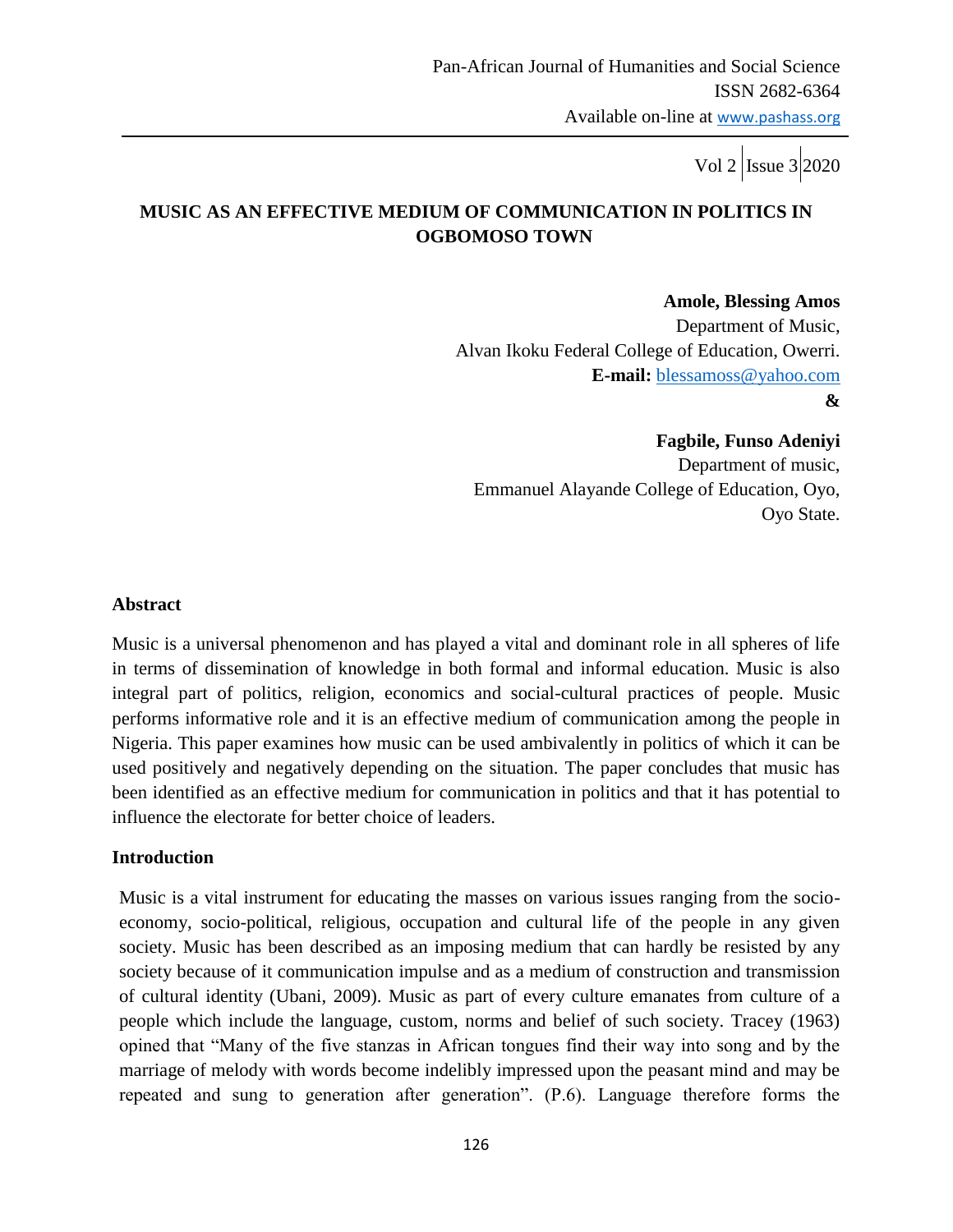foundation for any music within any given socio-cultural milieu and the only vehicle to stimulate people to action promptly is music. Moreover, music is a very strong instrument used in communication to various groups of people, religion, ethnic group and to the society at large.

Communication is seen as a process through which a message is sent from a person (sender) to another person (receiver) with the aim of receiving a feedback. Roger (1995) observes that communication is a process in which participants create and share information with one another in order to reach a mutual understanding. Frey (2000) also identifies communication as process by which verbal and nonverbal messages are used to crate and share meaning. Music is a language and a communication process which you have to learn the parts of speech and grammar of it. Nketia (1979) submits that music acts as a way of expressing emotion, love and hate, joy and sadness, or praise and satire as it is used to entertain, inform, praise, insult, exhort, warn or inspire the audience like in worship, in politics and other social functions. Awake (2008) defines music as God's gift to the heart, music has power, it can calm us, stir us and lift our spirit, and it can express both joy and our sorrows. Cardius (1977) stressed that music is thinking and feeling in sound or tone arrangement in a design, just as you make poetry rhyme or draw in a balanced ordered way to express something you have felt or thought or seen. From the foregoing, music performs a vital role in the life a man and it is an indispensable element in communication process among human activities.

### **Historical background of Ogbomoso**

Historically, Ogbomoso has been in existence since the mid  $17<sup>th</sup>$  century when the then neighbouring settlements including Oke-eleerin, Osupa and Ijeru, fused together. The name, Ogbomoso was derived from the heroic acts of Shoun Ogunlola who volunteered to fight and conquered when he beheaded the notorious Elemosho who used to rob these groups of settlements. He was then nicknamed Ogbori elemosho, which means he beheaded Elemosho, This name was later shortened to Ogbomosho and the whole group of settlements in the neighbourhood was known by that name. The town is dominated by the Yoruba and the major language spoken is Yoruba. Other languages spoken in the area include Hausa and English. Ogbomosho is made up of five local governments: Ogbomosho North, Ogbomosho South, Oriire, Ogo Oluwa and Surulere local governments areas. Ogbomoso is the second largest city in Oyo and Osun States after Ibadan (Moye, 1997). It occupies an approximate location of 8˚7 and 10˚3 north of the equator and 415˚ and 534˚ east of the prime meridian.

Ogbomoso is situated on the important federal trunk, a road popularly known as the Ibadan– Ilorin road, which is a link between the Northern and Southern parts of the Federal Republic of Nigeria. The road bisects the city into almost two equal halves. It is 104km North East of Ibadan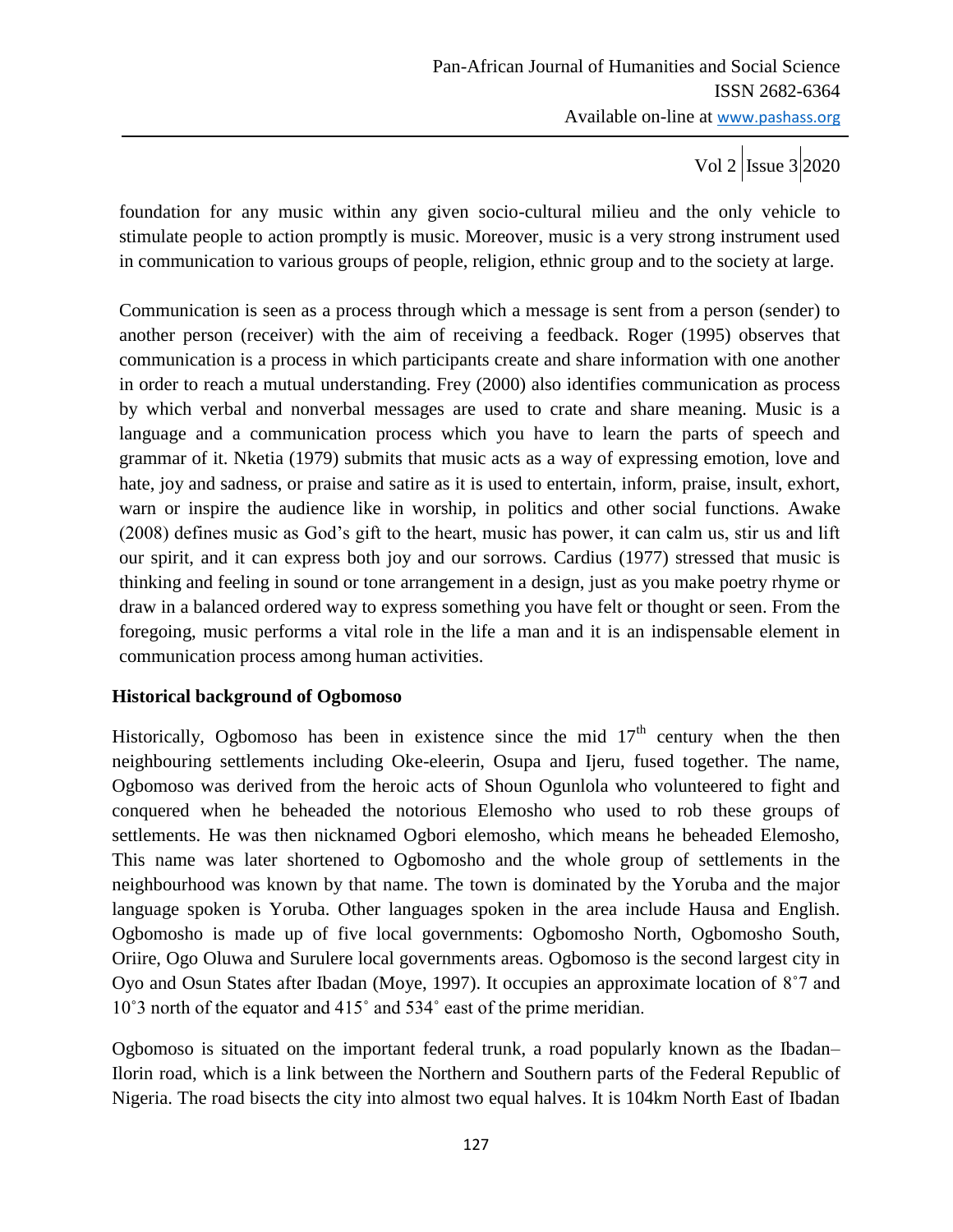(capital of Oyo state) and 58km North West of Oshogbo capital of Osun state. (Moye, 1997). Ogbomosho is a fast developing city; this growth is manifested in the steady increase in the population of Ogbomoso. In 1925, the population was estimated at about 3000 (three thousand). In 1949, the census recorded was 64,000 (sixty four thousand), while in 1952, the figure was put at 123,000 (one hundred and twenty-three thousand). The population of Ogbomosho according to the 1963 census was put at 251,647 (two hundred and fifty-one thousand, six hundred and fortyseven). One is therefore highly disturbed when the controversial provisional figure of 1991 census was put at 108,692 (one hundred and eight thousand, six hundred and ninety two. (Moye 1997) Presently, her population is targeted to be about 7,500,000 (seven million, five hundred thousand people). Ogbomoso and its environment have a lot of arable land, therefore, large-scale farming is the main occupation of the people. Additionally, Ogbomoso has become a highly commercial centre. The indigenes initially took to the cottage and handcraft industries such as dyeing, narrow-loom weaving, blacksmithing, hunting and small scale farming but most of the civil servants are teachers. Ogbomosho is the seat of many institutional, industrial, religious, educational, agricultural and commercial establishments and this has led to the rapid growth of the city. Also, it is the Zonal headquarters to several Oyo state ministries and parastatals as well as the seat of the Ladoke Akintola University of technology. Ogbomosho is known for farming, there are lots of tobacco plantation as cocoa, yams and cassava. They are also into goat and sheep rearing (Moye, 1997).

However, most areas are arable and subsistence farming except for the outskirts, which is used as major farm sites. Like that of the Yoruba people, the Architecture is characterized by "Agboole" (court yard system) found in traditional homes. The return of many Yoruba ex-slaves from Brazil had significant influence on their Architecture. These returnees were skilled artisans and their Architectural contribution were in the traditional classical buildings and baroque plaster work with decorative mouldings well decorated balcony grilles and so on, (Moye, 1997).

### **Concept of Music Education**

Music education is a field of study associated with the teaching and learning of music. More than merely teaching notes and rhythms, music education seeks to development the whole person. It touches on the development of the affective domain, including appreciation and sensitivity. It helps to develop fine motor skills in students who play instruments. It expands cognitive development through the recognition and interpretation of music symbols and notation (Adeleke & Adeyera 2011). Music education can be formal or informal. Formal music education can be obtained in the school from the normal music lessons. It can also be obtained in the churches through organised teaching and learning. The informal music education is obtained from the home, the peer group and the society through observation, imitation and participation. Finally,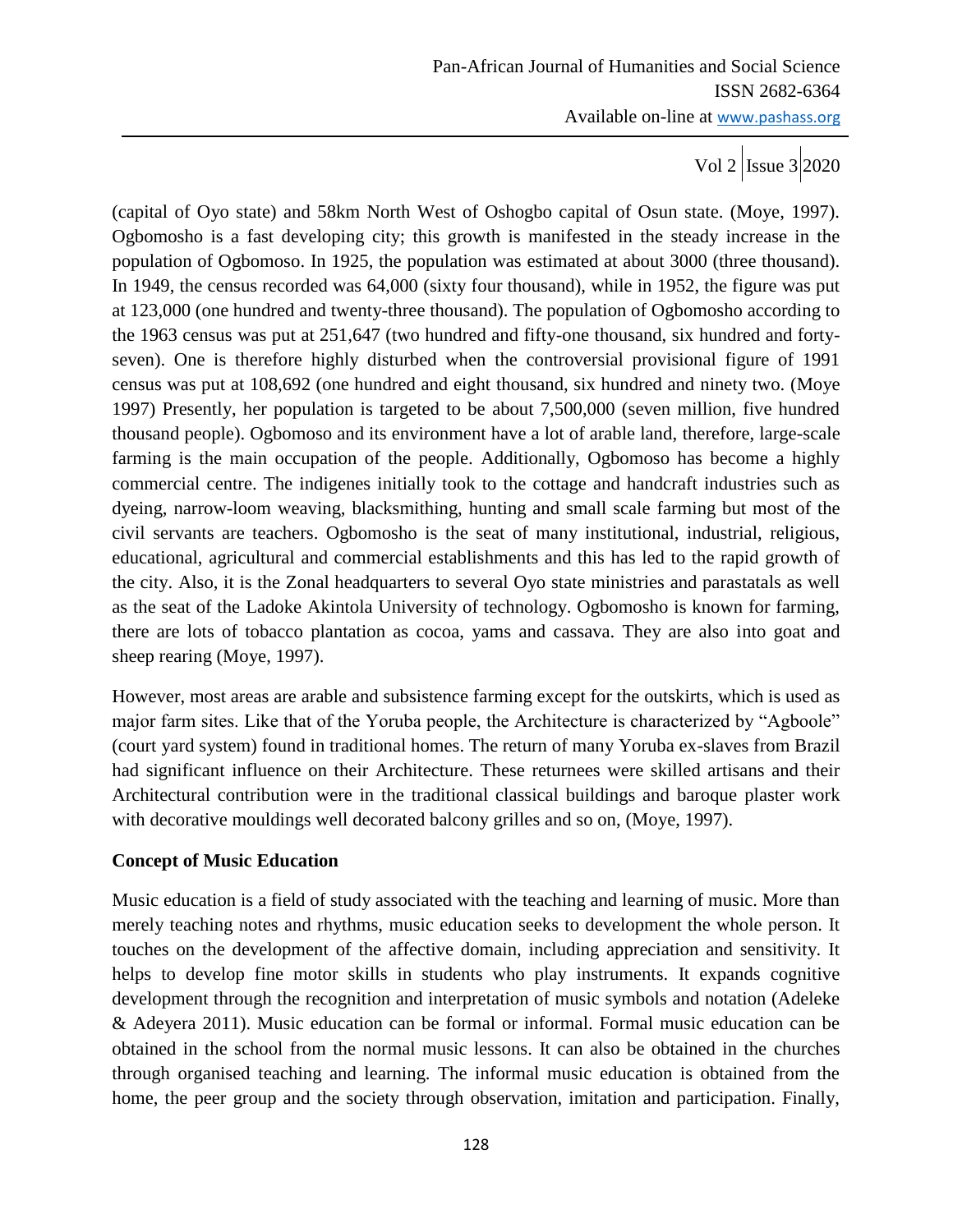whether music education is acquired through formal or informal ways, its importance to the individual cannot be underestimated.

#### **Music as a Communication Medium**

Music, whether traditional, gospel, popular or classical, its acceptance as a universal language is valued and appreciated by all cultured of the world, its utility bound permeates every facet of life in every society. Okonkwo (1998) described it as "a subject of subjects since it is used as a teaching strategy by teachers in teaching subjects like: Mathematics, Geography, Sciences e.t.c., (P.76). While Idolor (2002), expressed that: "Music being an integral part of the social system, cannot but be in tune with trends of events in the ever changing African society, thereby helping it maintain its relevance to mankind in the scheme of priorities. Okonkwo (1998) concludes that "Music is capable of transforming the society in a most logical, convenient and appropriate tool for disseminating and communicating information to the masses that assures retention and serves as a reminder". (P.4). Music through formal and informal education act as a vehicle from one generation to generation. Its utility purpose in the education of the child cannot be over emphasized for any nation to develop, the inculcation of the right discipline in the youth is a necessity in human upbringing; music provides a stimulant that invigorates and facilitates learning abilities as one's memory is refreshed for retention and decoding.

#### **Music in Politics**

Politics here should be understood to mean not only the organisation and governance of the state and its components but the relationship between classes, the leaders and followers and between Nigeria and the world. Well structured music, even those one with nonsensical syllables are not only for entertainment but acts as useful tool in politics. The creative activity in music as part of the strategy in political experience, with sensitivity, fluency, flexibility, analysis and coherent organisation of musical ideas employed in communicating party slogans and proposals to the electorates. Examples of such songs are:

| 1. | Winner o-o-o winner                                                | Winner o-o-o winner |
|----|--------------------------------------------------------------------|---------------------|
|    | Winner o-o-o winner                                                | Winner o-o-o winner |
|    | APC don win o winner                                               | APC has won         |
|    | I say you go win again o, winner! I say you will win again, winner |                     |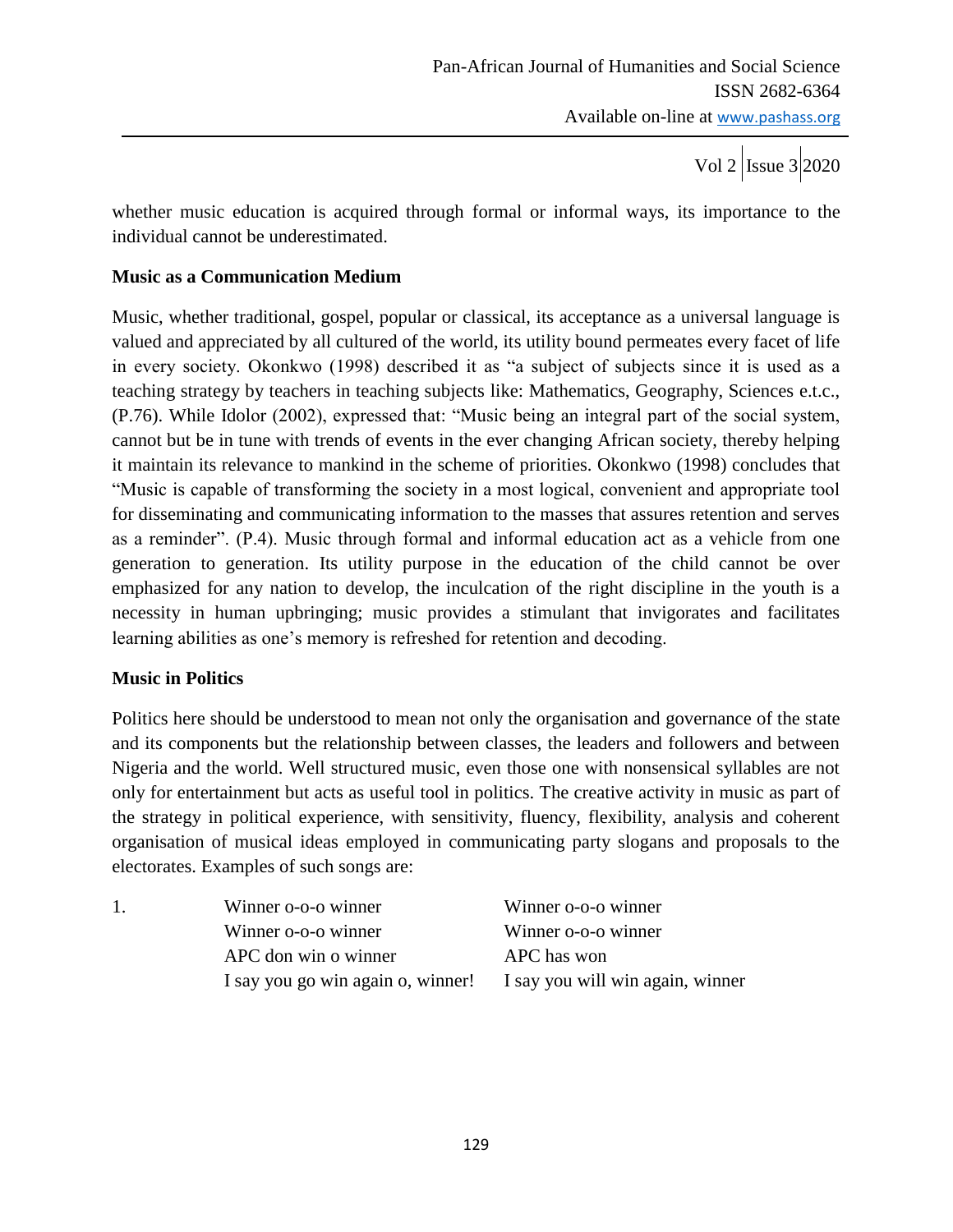Available on-line at www.pashass.org

Vol 2 | Issue 3 | 2020 man personal personal personal personal personal personal personal personal personal personal personal persona<br>District de l'altre de l'altre de l'altre de l'altre de l'altre de l'altre de l'altre de l'altre de l'altre de



| 2. | Awa ni Baba, | we are the father                                            |
|----|--------------|--------------------------------------------------------------|
|    | Awa ni Baba  | we are the father                                            |
|    |              | Egbe e wa ki i segbe e won our party is stronger than theirs |
|    | Awa ni Baba  | we are the father                                            |

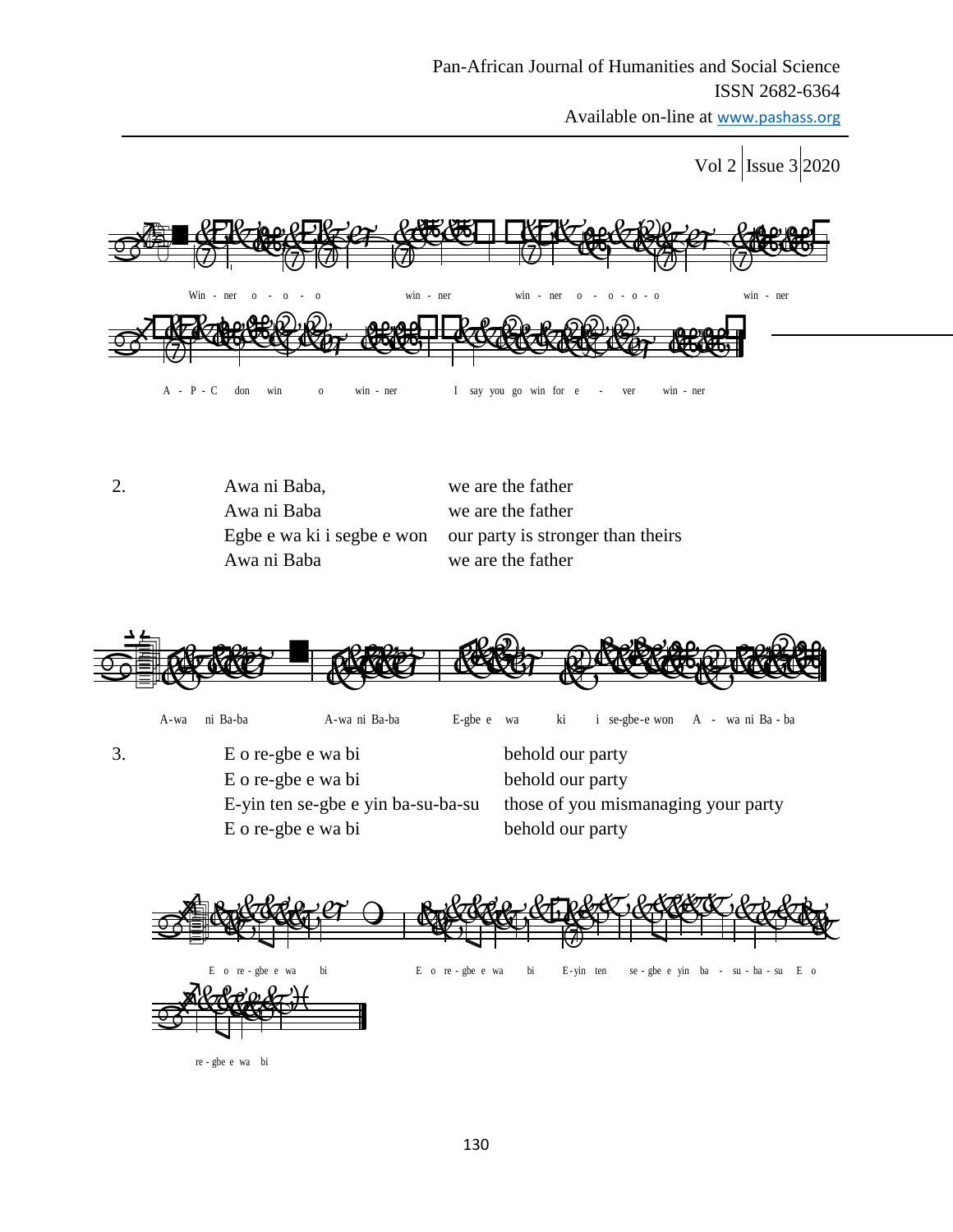Music plays an important role in our daily lives and is woven into the fabric of society. We listen to music while alone or in company, in a dance club or at home, through simple headphones or via high-end speakers, as background or as foreground, after we get up or before we go to bed. Music accompanies us when we are travelling, doing sports, shopping, working or relaxing. This omnipresence of music raises several questions: how does music affect our lives? What is the relation between the society we live in and the role, function, and position of music within that society? How is music influenced by and does music influence social, political, economic, technological, and multiple other developments? Do these questions trigger you? Music and Society provides a thorough introduction to the various ways in which music and society are connected through engaging lectures, insightful interviews, challenging assignments, interesting readings, and of course a lot of musical examples. Music therefore contributes to shaping our identity, political ideas, and strengthens our norms and values. Music also supports political organizations and governmental institutions, it has the power to discipline the behaviour of groups and individuals, but it can also act as a form of protest against a political status quo or dominant (political) discourses.

## **Conclusion**

Music has been identified as an effective medium for communication in politics. Therefore, music should be used for effective communication for betterment of the citizens and to produce significant result even in politics. Through music, Nigerian political ideologies are made known to the masses with political awareness; the electorate is more likely to choose good leaders who can really pilot the affairs of the country leading to national development. Media services in Nigeria should involve facilities and activities that are geared towards sustainable national development. The music should also reflect our national identity and should promote unity, peace and love.

### **References**

Adeleke, A & Adeyera S.A. (2011). *Music education in Nigeria.* Ibadan: Freeman Production

- Awake, (2008). Music, God's gift of the heart (Awake may, magazine; 22)
- Cardus, N. (1977). *What is music*? London: white Lion Publication Ltd. 6.
- Frey, L. (2002). *Investigating communication; introduction to research methods* (2<sup>nd</sup> Ed.) Allyn and bacon, Baston 28.
- Idolor, E. (2002). *Music to the contemporary African* in Idolor, E. Music in African facts and illusions; Ibadan Stirling Harden Publishers (Nig.)